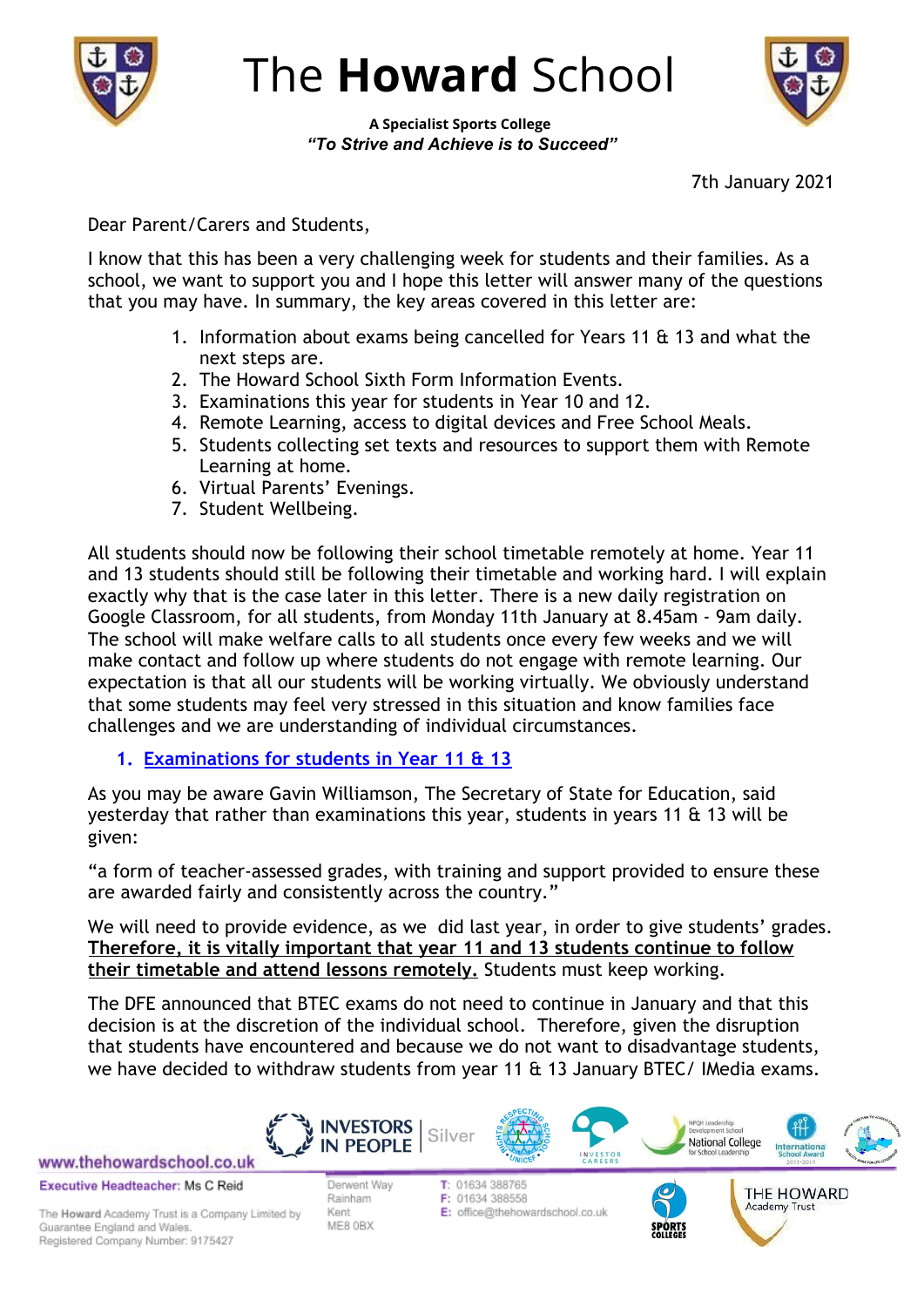Students will have the opportunity to complete internal mock exams safely at home, which will evidence the hard work that students have done.

We know that this is a really difficult time for students in year 11 and 13, and their families. We understand that government information keeps changing and that students have repeatedly been told examinations will go ahead, and now they are not.

However, all the work that students have done will support us with creating teacher assessed grades. Year 11 and 13 students need to keep doing work and creating the evidence needed to award them the grades they deserve.

# **2. Year 11 Sixth Form Information Event about The Howard School Sixth Form**

There is a Sixth Form Virtual Information Evening for year 11 students & parents/ carers tonight at 7pm. There is another virtual information evening on the 20th January. It is important that year 11 students know they are secure in their next steps. At this event, there will be an opportunity to ask questions about The Howard School Sixth Form. We have additionally arranged for the KS5 Subject Leads to deliver presentations and take questions from students interested in taking that subject during CDW in the morning. This schedule has been shared with year 11 students in their Year Group Google Classroom.

This is the link for tonight's Sixth Form Virtual Information Evening:

[https://teams.microsoft.com/l/meetup-join/19%3ameeting\\_MjZhZmIyNDMtZWU2Mi00MGY1LWEwY2It](https://teams.microsoft.com/l/meetup-join/19%3ameeting_MjZhZmIyNDMtZWU2Mi00MGY1LWEwY2ItNWZmZmY5Y2Q1Yjky%40thread.v2/0?context=%7b%22Tid%22%3a%220ea88c86-af39-4526-a583-0f9f392244bc%22%2c%22Oid%22%3a%221371f9e1-a5c4-47e7-8dfc-ca526522918a%22%2c%22IsBroadcastMeeting%22%3atrue%7d) [NWZmZmY5Y2Q1Yjky%40thread.v2/0?context=%7b%22Tid%22%3a%220ea88c86-af39-4526-a583-0](https://teams.microsoft.com/l/meetup-join/19%3ameeting_MjZhZmIyNDMtZWU2Mi00MGY1LWEwY2ItNWZmZmY5Y2Q1Yjky%40thread.v2/0?context=%7b%22Tid%22%3a%220ea88c86-af39-4526-a583-0f9f392244bc%22%2c%22Oid%22%3a%221371f9e1-a5c4-47e7-8dfc-ca526522918a%22%2c%22IsBroadcastMeeting%22%3atrue%7d) [f9f392244bc%22%2c%22Oid%22%3a%221371f9e1-a5c4-47e7-8dfc-ca526522918a%22%2c%22IsBro](https://teams.microsoft.com/l/meetup-join/19%3ameeting_MjZhZmIyNDMtZWU2Mi00MGY1LWEwY2ItNWZmZmY5Y2Q1Yjky%40thread.v2/0?context=%7b%22Tid%22%3a%220ea88c86-af39-4526-a583-0f9f392244bc%22%2c%22Oid%22%3a%221371f9e1-a5c4-47e7-8dfc-ca526522918a%22%2c%22IsBroadcastMeeting%22%3atrue%7d) [adcastMeeting%22%3atrue%7d](https://teams.microsoft.com/l/meetup-join/19%3ameeting_MjZhZmIyNDMtZWU2Mi00MGY1LWEwY2ItNWZmZmY5Y2Q1Yjky%40thread.v2/0?context=%7b%22Tid%22%3a%220ea88c86-af39-4526-a583-0f9f392244bc%22%2c%22Oid%22%3a%221371f9e1-a5c4-47e7-8dfc-ca526522918a%22%2c%22IsBroadcastMeeting%22%3atrue%7d)

## **3. Examinations this year for students in Years 10 and 12**

Students in both of these year groups were due to take examinations this year, but these examinations have now been cancelled. Last year schools were allowed to give teacher assessed grades to students in the same year groups in this situation. The government has not given guidance on this so far. It is vitally important that students in these year groups attend lessons in Google Classroom and continue to work hard.

## **4. Remote Learning, access to digital devices and Free School Meals.**

From Tuesday 5th January, all year groups will be taught remotely following their normal school timetable on Google Classroom. All lessons will either be taught live or there will be pre-recorded material available to support students but the teacher will be in the Google Classroom.

Teachers will be available for the first 30 minutes of every lesson to support those students who have questions or need support **unless the staff are unwell**.

Students will have daily registration and a welfare check with their Form Tutor daily from Monday 11th January. We want to offer them some kind of routine and to support parents to get students up and ready for their school day. Students will need to be in the Google Classroom for 8.45am daily and registration ends at 9.00am. Lessons start at 9.10am so there is a 10 minute comfort break. This is an opportunity for Form tutors and Heads of Year to pass on any key messages and deal with any concerns. Please ensure your child is at registration daily.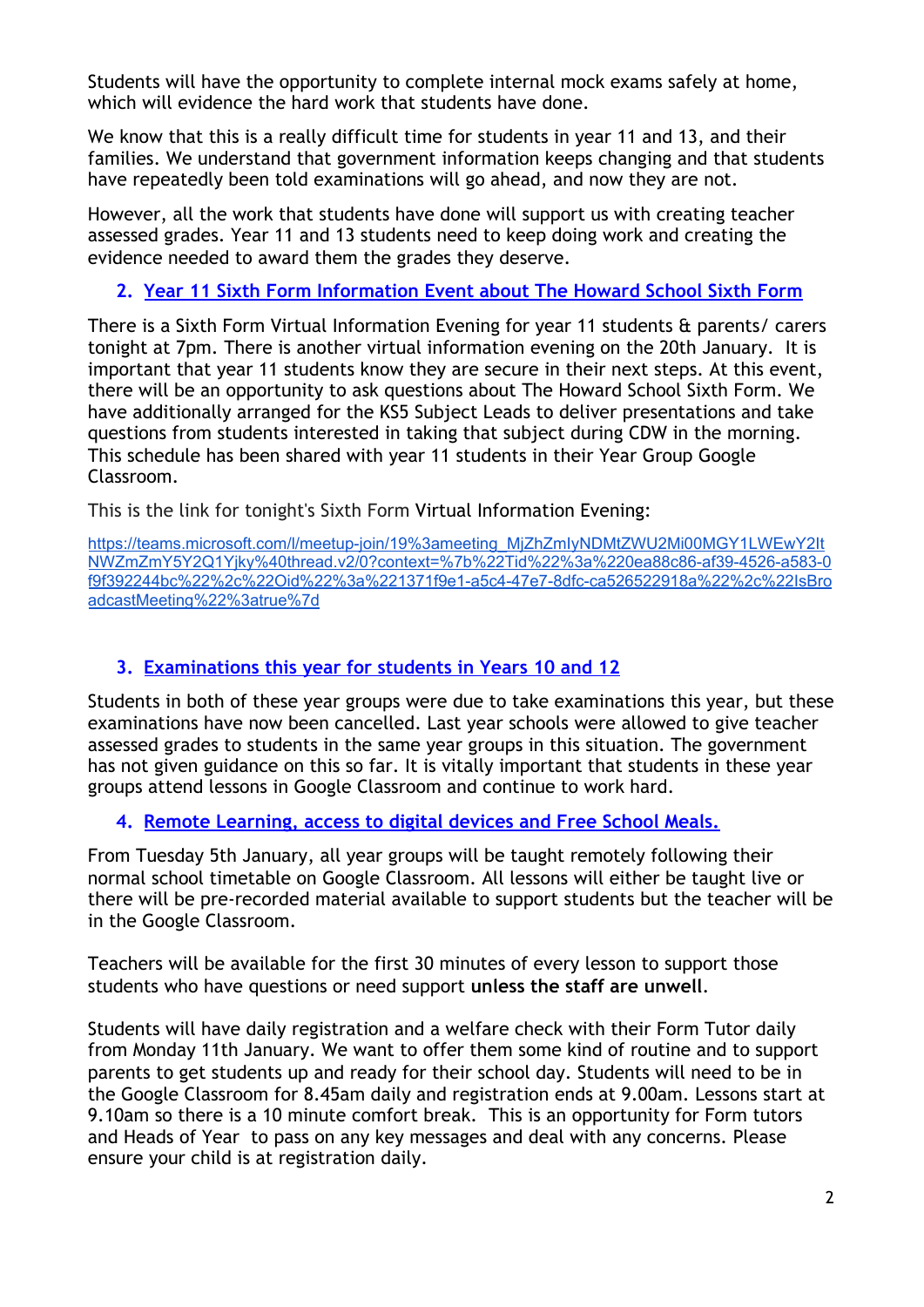Please contact Mrs Parish at [parishj@thehowardschool.co.uk](mailto:parishj@thehowardschool.co.uk) if your child is unable to access Google Classroom via an electronic device (a laptop/ computer/ Ipad/ mobile phone). We have some laptops provided by the DFE and a limited supply of internet dongles which provide free Wi-Fi.

If your child is eligible for Free School Meals and you require a food parcel, please contact [office@thehowardschool.co.uk](mailto:office@thehowardschool.co.uk). If you are currently self-isolating and therefore unable to collect the food parcel, please let office@thehowardschool.co.uk know and we will make arrangements to deliver the food parcel to your address.

From the 5th January, the school will continue to provide the children of critical workers and vulnerable students the option of being in school. We will place students in a computer room and they will be supervised to do the same high quality Remote Learning that students are doing at home. This group will become several bubbles and students will only be with the same students daily. If your child requires this provision and is eligible for it, please contact the relevant Head of Year so we can make arrangements for this.

| Head of Year 7 - Mr Milton    | miltonn@thehowardschool.co.uk  |
|-------------------------------|--------------------------------|
| Head of Year 8 - Mr Murphy    | murphyj@thehowardschool.co.uk  |
| Head of Year 9 - Mr Longe     | longen@thehowardschool.co.uk   |
| Head of Year 10 - Ms Jaiyeoba | jaiyeoba@thehowardschool.co.uk |
| Head of Year 11 - Ms Ali      | alim@thehowardschool.co.uk     |
| Head of Sixth Form- Mr Loftus | loftuss@thehowardschool.co.uk  |

In addition to this, Year 7-9 students have their Knowledge Organisers for retrieval practice & revision.

Years 10-13 have additional learning platforms, like Seneca learning or Mathswatch, and teachers will make this provision clear to students via their Google Classroom stream. The school website also has Subject Reading Lists available.

**5. Students collecting set texts and resources to support them with Remote Learning at home**

We have organised a schedule for year groups to collect the materials that they require to be successful during this period of Remote Learning.

It is very important that students have these materials and resources. For example, year 9 & 10 students will be collecting the GCSE text for the GCSE Literature course and years 7-9 need to collect their Term 3&4 Knowledge Organisers.The timetable for students to collect is below, as well as information about how students will collect resources safely.

**Please note that all year groups will be arriving by Form Group EXCEPT Year 9 who will be arriving by ENGLISH SETS** and **Year 11 who will be arriving by MATHS SETS**

**Please be advised that:**

- Students need to **arrive via the Derwent Way gate** the **A2 gate** will be **LOCKED**
- Students must wear face coverings at all times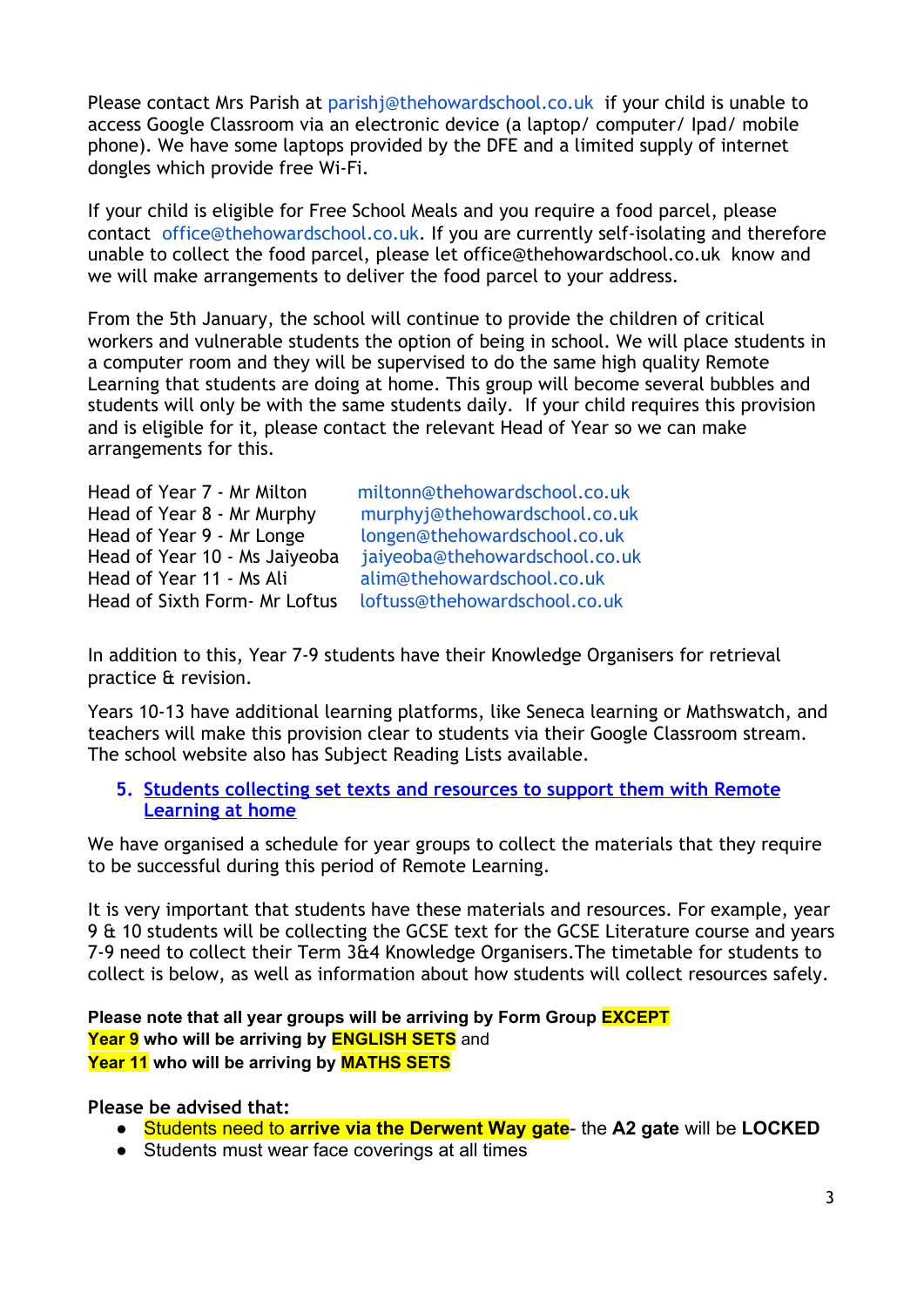- On arrival, students will be asked to: follow the one way system, line up and stand 2 metres apart on the playground behind the main hall. This will be supervised by members of staff
- Strict social distancing from both staff and students will need to be adhered to
- Students must not arrive together or congregate
- Students will need to bring a bag for the resources
- Students will be asked to sanitise their hands and enter the hall individually
- Students will collect the books, equipment or materials that they need
- A member of staff will log that they have been in to collect the materials
- Students will then be asked to sanitise their hands again as they leave on the opposite side of the hall
- Students should then go directly home via the Derwent Way gate

| <b>YEAR 9</b>                               | Time & <b>SET</b>                                                                                                                                                                                                                                                                               | <b>English sets</b>    |
|---------------------------------------------|-------------------------------------------------------------------------------------------------------------------------------------------------------------------------------------------------------------------------------------------------------------------------------------------------|------------------------|
| <u>Friday 8th Jan</u>                       | 9p1<br>1pm<br>1.15 <sub>pm</sub><br>9p2                                                                                                                                                                                                                                                         | <b>BY ENGLISH SETS</b> |
| <b>YEAR 9</b>                               | 9p3<br>1.30 <sub>pm</sub><br>9p4<br>1.45 <sub>pm</sub><br>2.00 <sub>pm</sub><br><b>9p5</b><br>9t1<br>2.15 <sub>pm</sub><br>9t2<br>2.30 <sub>pm</sub><br>9t3<br>2.45 <sub>pm</sub><br>9t4<br>3.00pm<br>9t5<br>3.15 <sub>pm</sub>                                                                 |                        |
| <b>YEAR 11</b>                              | Time & <mark>SET</mark>                                                                                                                                                                                                                                                                         | <b>Maths sets</b>      |
| <b>Monday</b><br>11th Jan<br><b>YEAR 11</b> | 11p1<br>9am<br>9.30am<br>11p2<br>10.00am<br>11p3<br>10.30am<br>11p4<br>11.30am<br>11p5<br>12.00pm<br>11 <sub>p</sub> 6<br>12.30pm<br>11t1<br>1.30 <sub>pm</sub><br>11t2<br>11t3<br>2.00 <sub>pm</sub><br>2.30 <sub>pm</sub><br>11t4<br>3.00 <sub>pm</sub><br>11t5<br>3.30 <sub>pm</sub><br>11t6 | <b>BY MATHS SETS</b>   |
| <b>SIXTH FORM</b>                           | <b>Time and Form</b>                                                                                                                                                                                                                                                                            | By Form Group          |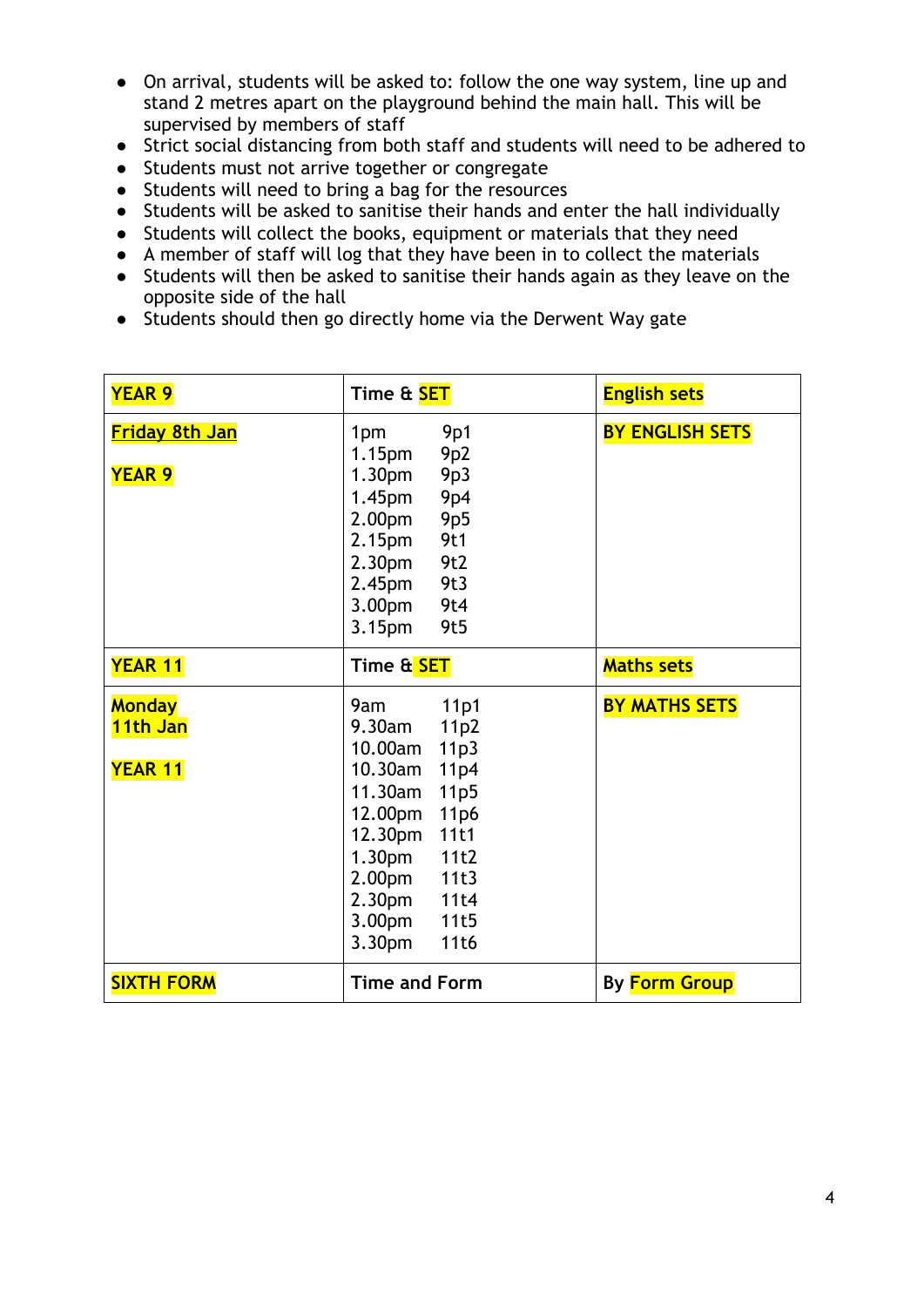| <b>Tuesday</b><br>12th Jan<br><b>SIXTH FORM</b> | 12a<br>1pm<br>12 <sub>b</sub><br>1.15pm<br>12c<br>1.30 <sub>pm</sub><br>12d<br>1.45 <sub>pm</sub><br>12e<br>2.00pm<br>13a<br>2.30pm<br>13 <sub>b</sub><br>2.45pm<br>13c<br>3.00pm<br>13d<br>3.15pm                         |                      |
|-------------------------------------------------|----------------------------------------------------------------------------------------------------------------------------------------------------------------------------------------------------------------------------|----------------------|
| <b>YEAR 10</b>                                  | Time and form                                                                                                                                                                                                              | <b>By Form Group</b> |
| <b>Wednesday</b><br>13th Jan<br><b>YEAR 10</b>  | 10p1<br>9am<br>9.30am<br>10 <sub>p</sub> 2<br>10.00am<br>10p3<br>10.30am<br>10p4<br>11.30am<br>10p5<br>10t1<br>12.00pm<br>10t2<br>1.00pm<br>10t3<br>1.30pm<br>2.00pm<br>10t4<br>10t5<br>2.30 <sub>pm</sub>                 |                      |
| <b>YEAR 8</b>                                   | Time & Form                                                                                                                                                                                                                | <b>By Form Group</b> |
| <b>Thursday</b><br>14th Jan<br><b>YEAR 8</b>    | 9.00 am<br>8H1<br>9.30am<br>8H2<br>10am<br>8H3<br>8H4<br>11am<br>$11.30$ am<br>801<br>802<br>12.00pm<br>12.30pm<br>803<br>8W1<br>1.30 <sub>pm</sub><br>2.00pm<br>8W <sub>2</sub><br>8W3<br>2.30pm                          |                      |
| <b>YEAR 7</b>                                   | Time &<br>Form                                                                                                                                                                                                             | <b>By Form Group</b> |
| <b>Friday</b><br>15th Jan<br><b>YEAR 7</b>      | 9.00am<br>7H1<br>9.30am<br>7H <sub>2</sub><br>10.00am<br>7H <sub>3</sub><br>11am<br><b>7H4</b><br>11.30am<br>701<br>702<br>12.00pm<br>12.30pm<br>703<br>1.30pm<br><b>7W1</b><br>2.00pm<br>7W <sub>2</sub><br>2.30pm<br>7W3 |                      |

Please contact Miss Anglin [anglinl@thehowardschool.co.uk](mailto:anglinl@thehowardschool.co.uk) if your child is self isolating and cannot collect their resources and we will make provision for this.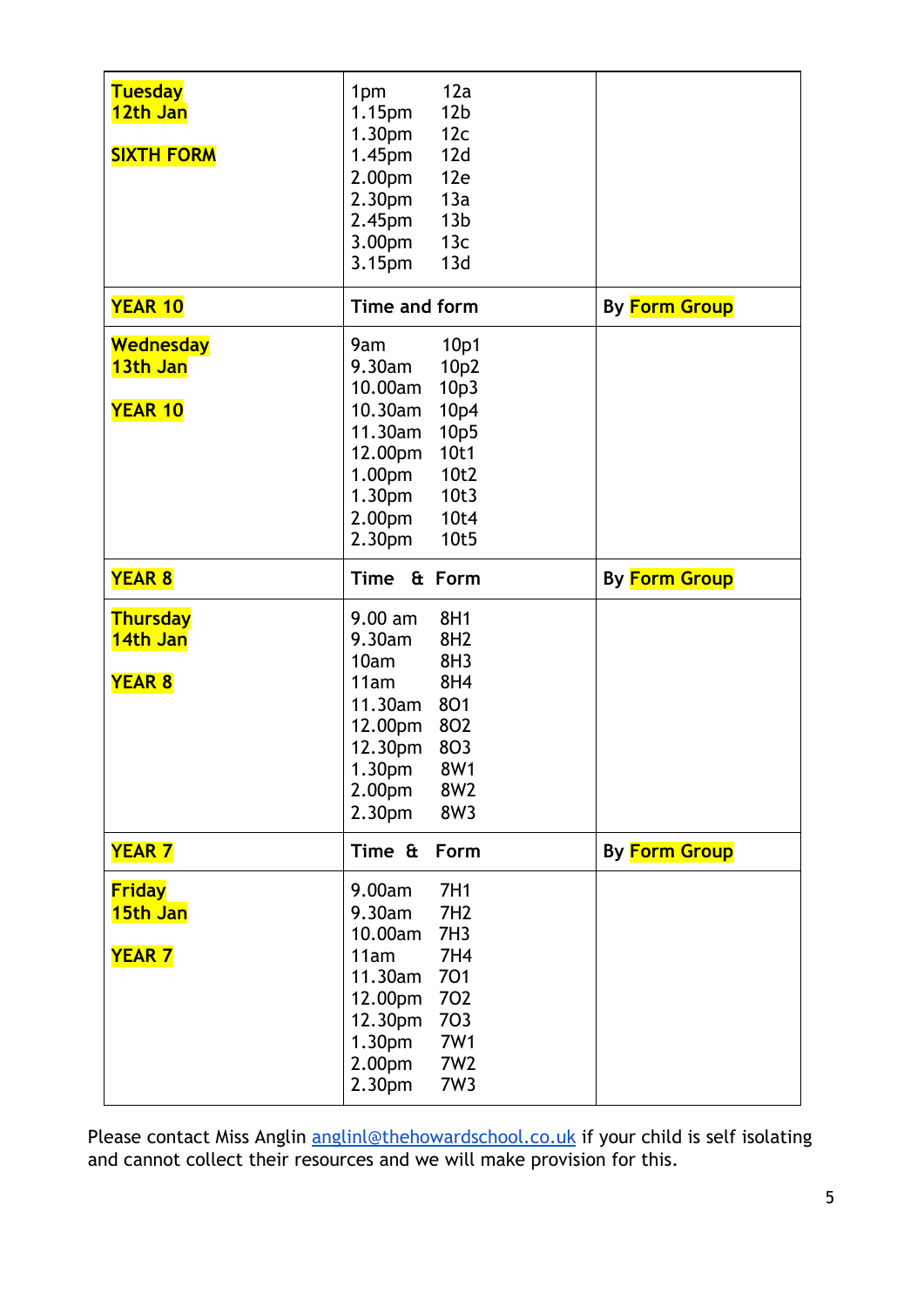## **6. Virtual Parents' Evenings**

We want to ensure parents are kept informed of progress and therefore we will be holding virtual parents' evenings on the following dates this term. 21st January Year 8

28th January Year 11 4th February Year 12 and Year 13

Parents' evenings for other year groups will happen on the pre-published dates that parents/carers already have.

Parents/carers will receive login details and information on how to access the Schoolcloud platform either via Arbor or an email in the week before the parents' evening.

Once logged in, you will be able to book your appointments between 3.30pm and 7pm. There will be information and video links about how to use this platform.

Schoolcloud offers a safe and secure platform for teachers and parents to meet virtually and has an automated booking facility should you wish to use it.

### **7. Student Wellbeing**

Please find a selection of resources below that may help to support our young people and families:

**[Supporting parents and carers video](https://www.youtube.com/watch?v=ZnANLAcpRZ4&feature=youtu.be)** – the Anna Freud Centre

This video provides guidance to parents and carers about how they can support themselves and their children during any disruption caused by the coronavirus.

https://www.youtube.com/watch?v=ZnANLAcpRZ4&feature=youtu.be

**[Self-care strategies](https://www.annafreud.org/on-my-mind/self-care/)** – the Anna Freud Centre

A selection of self-care strategies that have been developed by young people to help manage their own wellbeing. During a time when access to regular appointments may be disrupted or anxiety might be heightened, it might be helpful to try one or some of these strategies.

https://www.annafreud.org/on-my-mind/self-care/

**[Talking to your child about the coronavirus](https://youngminds.org.uk/blog/talking-to-your-child-about-coronavirus/)** - Young Minds

https://youngminds.org.uk/blog/talking-to-your-child-about-coronavirus/

**[Coronavirus and your wellbeing](https://www.mind.org.uk/information-support/coronavirus-and-your-wellbeing/#collapse842d2)** – Mind

https://www.mind.org.uk/information-support/coronavirus-and-your-wellbeing/#collaps e842d2

**[Mood journal](https://www.childline.org.uk/locker/#journal)** – Childline